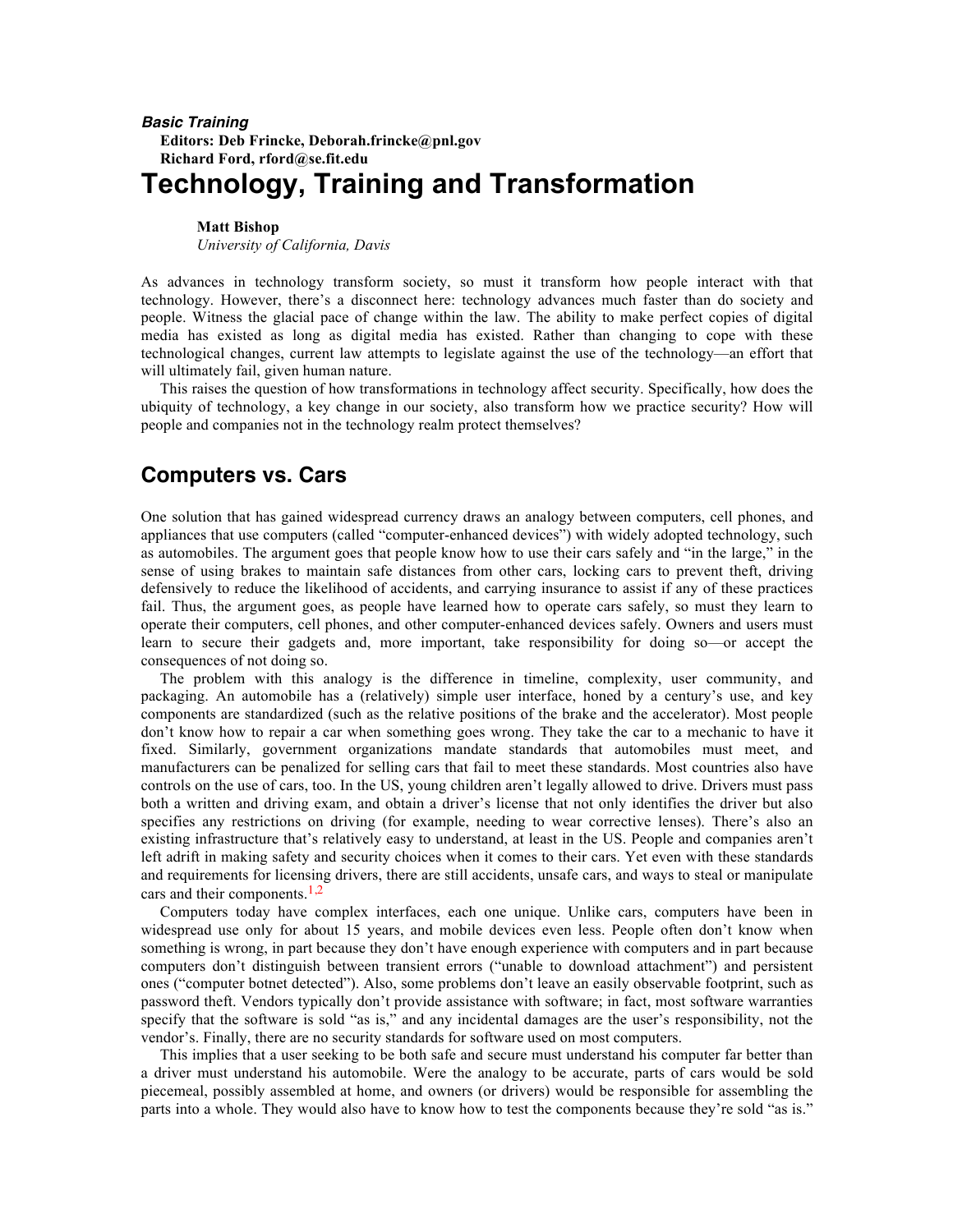While some people do put together cars this way, it's usually considered a hobby rather than a typical household task.

An alternative is to restrict the use of computers to those who are willing and able to learn to secure them. This is analogous to requiring you to have a "driver's license" before you can use a computer. Presumably, people who want one would need to show competence in using a computer safely, as well as securing their own system (to protect not only themselves but also others). What follows focuses on the latter part.

Such an approach has two problems. The most obvious has just been described: it's unrealistic to expect poets, writers, and cooks to become computer security experts. Indeed, given that systems maintained by experts are penetrated—witness the compromise of government and corporate systems—why should we expect the home user to be able to harden his or her system enough so that it's immune to penetration and compromise? Were such a requirement in place, both corporations and governments would immediately have to stop using computers connected to the Internet—an unlikely scenario.

The second problem is more subtle. Denying any group of people the ability to use computers would require barring them from using microwave ovens, television sets, and other common home appliances. As automobiles now have many computerized devices, they too would be forbidden. Indeed, the ubiquity of computer-enhanced devices makes this alternative unenforceable.

One possibility is to have a set of computers—for example, embedded systems—that are unrestricted, and other sets that require licenses. But then we must describe precisely under what conditions a system isn't restricted and under what conditions it is. The thought of a "computer use licensing structure," with different types of licenses for different sets, brings to mind a bureaucracy that will inhibit and complicate computer use. And given the widespread use of computers currently, whether such a structure could be put into place now is questionable. Furthermore, either all computer components would need to be controlled merchandise that required proof of licensing to purchase, plus severe penalties for bringing such merchandise into the country without a license, or any home hobbyist will easily be able to evade the controls.

One final difference is critical to understanding the aftermath of failures. In general, people involved in an automobile accident can be identified, either at the time—by looking at their licenses—or by their physical appearance. The same isn't true of security failures, or attacks, on the Internet. Indeed, anonymity is often considered a strength of the cyber infrastructure because it protects (for example) dissidents in repressive regimes. But that same strength becomes a weakness when we seek to identify other parties in electronic communications or incidents. The cyber infrastructure isn't yet as well defined, as well understood, or as mature as the automotive infrastructure.

### **Computers as Appliances**

So, training people who use computers to understand security is highly unlikely to succeed. Alternatively, we can turn the analogy with automobiles around to ask: when the technology for computing has advanced to the point that using a computer *is* analogous to driving a car, what type of training will users and owners require? And what type of training will service center personnel require?

Answering these questions requires looking at how computing will be realized in such a world. People will need to be insulated from the complexities of computers, as they are from the complexities of automobiles. So, vendors will need to supply computers as "boxes" designed to perform the functions users want, with no additional software or modifications.

This suggests that vendors will need to supply several different types of systems, each with a preset configuration. One could be for people who do word processing, another for billing, and a third for both word processing and billing. People will buy these "boxes," plug them in, and use them. To enable extensions and expansions, each box will have defined a set of attributes describing what may (or may not) be added. Third-party software and hardware will similarly have a set of attributes with which they are compatible. By comparing the two sets, consumers can determine whether the third party merchandise is compatible with their system. No system can meet a person's needs precisely, but then no automobile can meet each family's needs precisely; "good enough" is the standard by which people will judge systems.

The trend of providing attribute information to provide a common language for describing systems exists in many fields. For example, a book is uniquely identified by its ISBN (International Standard Book Number). In the US, most products have a unique UPC (Universal Product Code). In the field of computer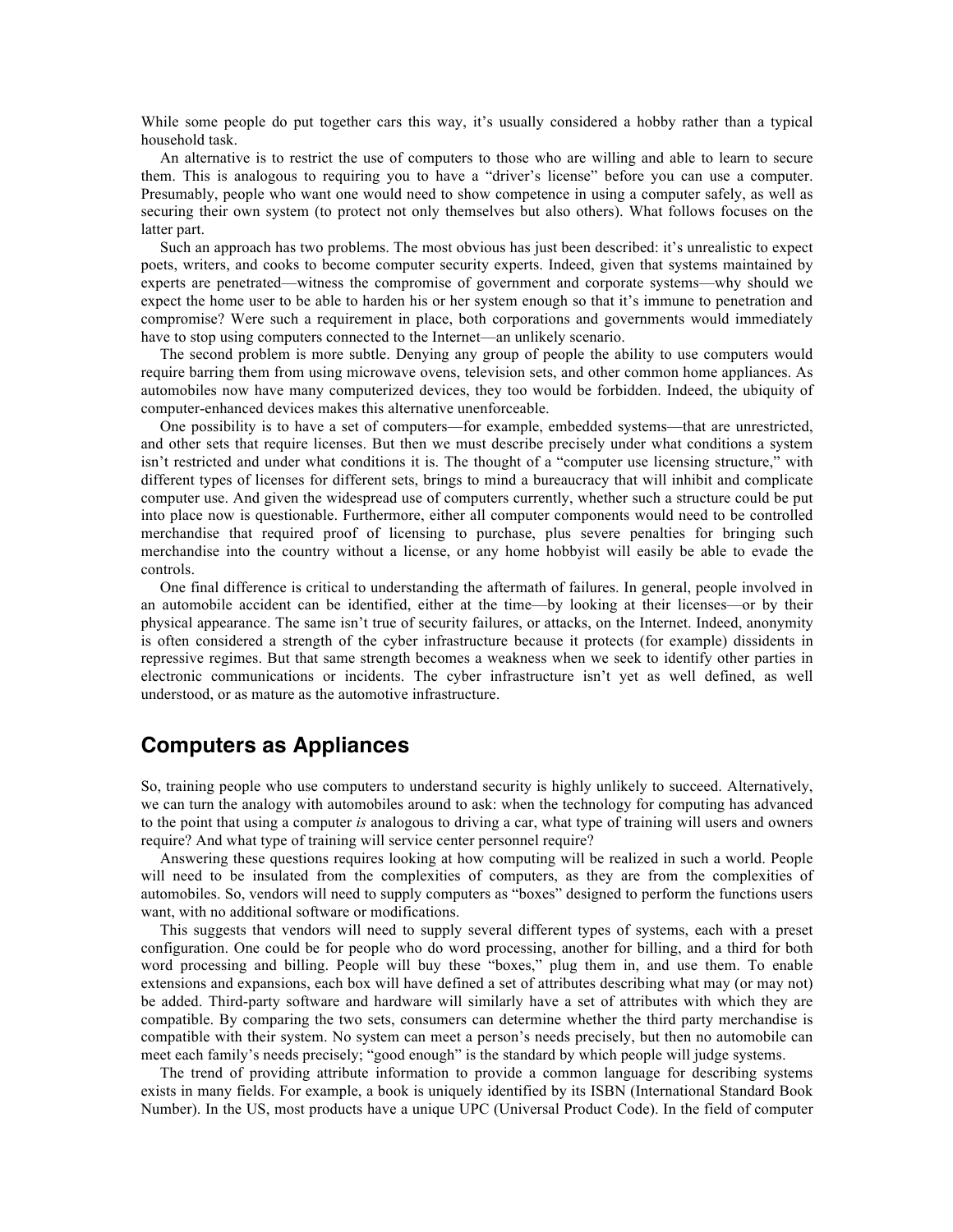security, most vendors of security products use CWE (Common Weakness Enumeration) or CVE (Common Vulnerabilities Enumeration) numbers to identify the security problems their scanners detect or their defenses protect against. The "attributes" I mentioned will probably evolve similarly to these mechanisms.

Where nothing "good enough" is available, people will turn to third parties to modify these commodity computers to meet their needs. These vendors will have the knowledge and skill to warranty their work and provide consumer with the desired system—without the user needing to know how it's done or how the system internals work.

The point is that the technology will be transformed into something that the average user need not understand. Consumers will simply have to know how to use those parts that affect them, such as a word processor. Furthermore, those components will be more reliable than most current programs and systems, simply because of the financial and temporal costs to vendors and consumers of failing to do so.

These changes will require two different types of training: that for users and owners, and that for vendors and service centers. The differences in training arise because the former focuses on use ("driving," in terms of our automobile analogy) and is most likely to be informal; the latter requires learning details of construction and implementation ("under the hood," to continue the analogy with automobiles), and will probably have more formal elements.

### **Using and Fixing the Computers**

Consumers will need to learn how to use their devices. Interfaces will be designed to be intuitive, but whose intuition? Programmers' intuitions have produced interfaces that are notoriously difficult to use. More critically, peoples' intuitions differ. So, instruction manuals and tutorials will still be needed, and useful, to provide this instruction. They will be written for those who aren't computer-literate, much as manuals for running household appliances like televisions and telephones describe how to use the various functions. Consumers also need to be able to decide when something goes wrong and how to handle the problem. To a great extent, error indicators will provide this information, much as automobiles notify people of problems by maintenance lights, fuel gauges, and other indicators. But many problems that could occur are difficult to relay via a simple interface. For example, a fault on a television set could make people's skin appear green rather than brown, and no amount of adjustment will restore the original color. Then, people will need to call a repairperson or take the system to a service center for repairs. This means that consumers will need to be able to distinguish between "user error" and "system/program error." Currently, the distinction is ill-defined: is entering a string where an integer is expected a user error (bad input) or a program error (failure to check for bad input)? Part of the technology's evolution will be to clarify these ambiguities, and, in either case, the service center will be able to help.

The service center will take a holistic approach to fixing the computer. Thus, service center personnel will need training to analyze a system and a set of programs to determine whether the problem is with one particular component, a set of components, or their interaction. This will require them to discuss the problem with the customer, to determine exactly what the symptoms are and under what conditions it arises. Thus, some service center staff will need to be trained to extract the details from users who don't understand how the system works and could have erroneous preconceptions that lead them to not emphasize critical details and instead focus on less relevant ones. Once the problem is isolated, service center personnel must then determine how to fix it—or whether it can be fixed.

Should the (software) component be compromised (for example, a file containing malware had been read, resulting in the program file being infected), it might affect other components. Another problem might be internal to the component, such as setting incompatible configuration options. Rather than decontaminate the component or reconfigure it, perhaps the technology will enable the software to be discarded and reinstantiated. The cumbersome way to do this is to deinstall it; however, aside from the effort, this might not solve the problem unless all supporting components are also discarded and reinstantiated. An alternative would require vendor cooperation: simply embed the software in a virtual machine. Then, should the software malfunction or become corrupted, the VM could be closed and the software restarted. This eliminates any artifacts between uses.

The problem with this replacement approach is the loss of persistent data such as configuration data. People often spend considerable time configuring programs such as word processors or spreadsheets, and discarding the program and all associated components will also discard this data. Failing to discard this